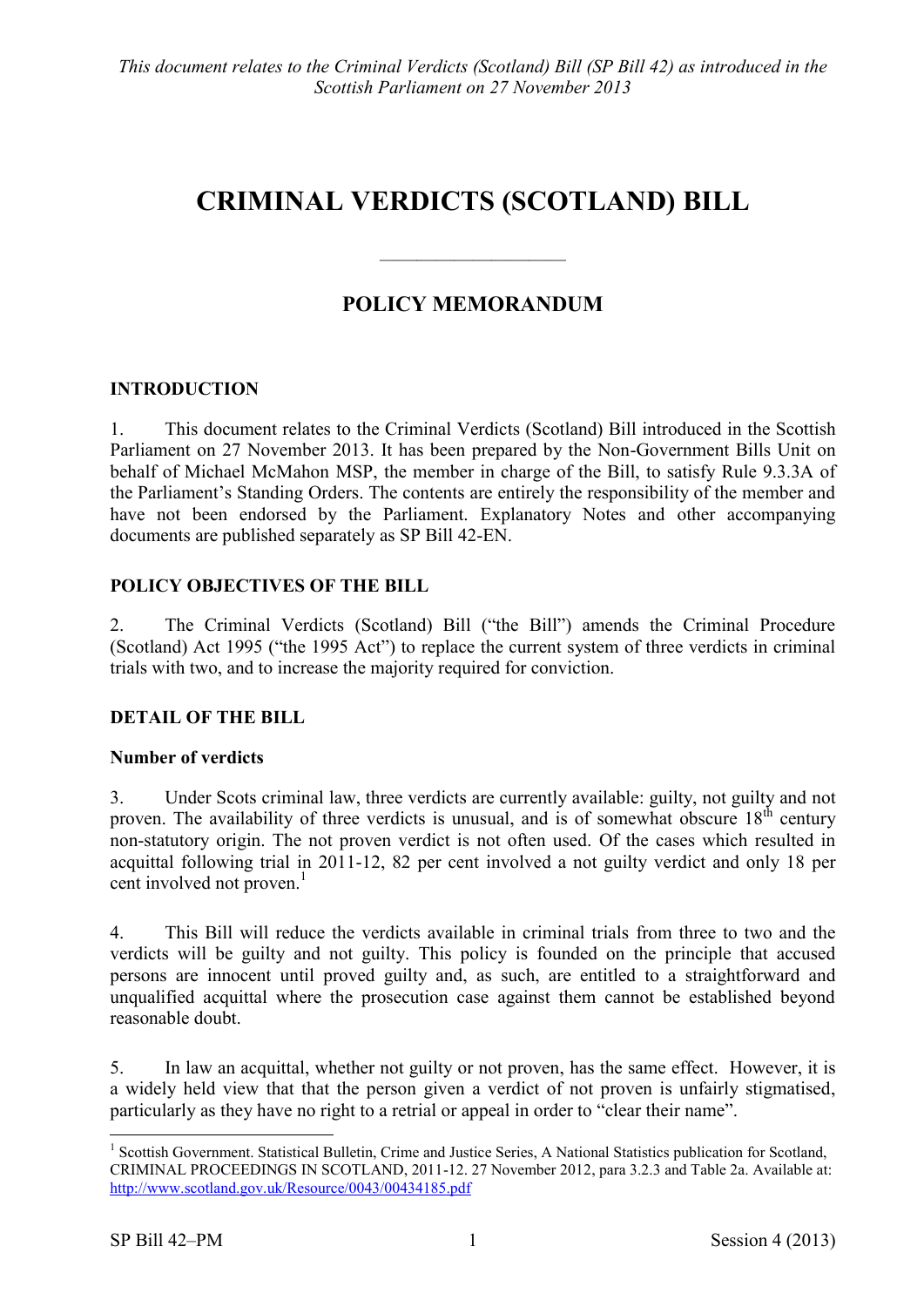6. Some uncertainty exists around the three verdict system and this is compounded by the fact that juries are not allowed to receive guidance on the difference between the two acquittal verdicts. Some commonly held misconceptions exist – such as that a not proven verdict allows for a retrial. In practice, not proven has exactly the same status as not guilty and retrials are, therefore, only permitted under the circumstances defined in the Double Jeopardy (Scotland) Act 2011.<sup>2</sup> It is extremely important for any justice system to be transparent and fully understood.

7. The three-verdict system is sometimes regarded as offering a compromise or intermediate option and it is argued that this makes juries less likely to convict – skewing the justice system in favour of the accused. Juror simulation studies<sup>3</sup> explored this theory and found that the likelihood of a conviction was reduced when a not proven option was available. This compromise effect may not, however, be borne out to the same degree in reality, with the not proven option being chosen much more often in the study than it is in actual criminal trials.

8. If the case against an accused person cannot be proved beyond reasonable doubt then it is more logical that a not guilty verdict is returned and this Bill accordingly seeks to remove the illogical, confusing and potentially stigmatising not proven verdict.

#### *Which verdicts?*

9. The not proven verdict, though it is an acquittal, does not convey the same clarity and finality as a not guilty verdict. There are logical arguments in favour of a two-verdict system of proven and not proven – it would reinforce the fact that juries exist to decide whether or not a prosecution has successfully made the case for conviction. However, retention of the not proven verdict could perpetuate the stigma that is often attached to it and would do nothing to dispel people's misconceptions about it being something less than a full acquittal.

10. It is for these reasons that the Bill provides for the not proven verdict to be removed and guilty and not guilty retained.

#### *Former acquittals*

11. The Bill does not have retrospective effect, and abolition of the not proven verdict would not affect any person acquitted in this way prior to the Bill being enacted.

12. Under the provisions of the Bill, individuals facing prosecution (under the terms of the Double Jeopardy (Scotland) Act 2011) for a crime for which they have previously been acquitted will be subject to the two verdicts.

## **Majority required for conviction**

13. Scottish juries number 15 but may be reduced in size due to excusals, or other absence, to a minimum of 12. A majority of eight is required to return a guilty verdict, regardless of whether the jury has been reduced in size by excusals.

 2 http://www.legislation.gov.uk/asp/2011/16/contents

<sup>3</sup> Law Hum Behav (2008) 32:241-252. *A Third Verdict Option: Exploring the Impact of the not Proven Verdict on Mock Juror Decision Making.* Available at:

<http://www.uccs.edu/~faculty/egreene/pdffiles/A%20third%20verdict%20option.pdf>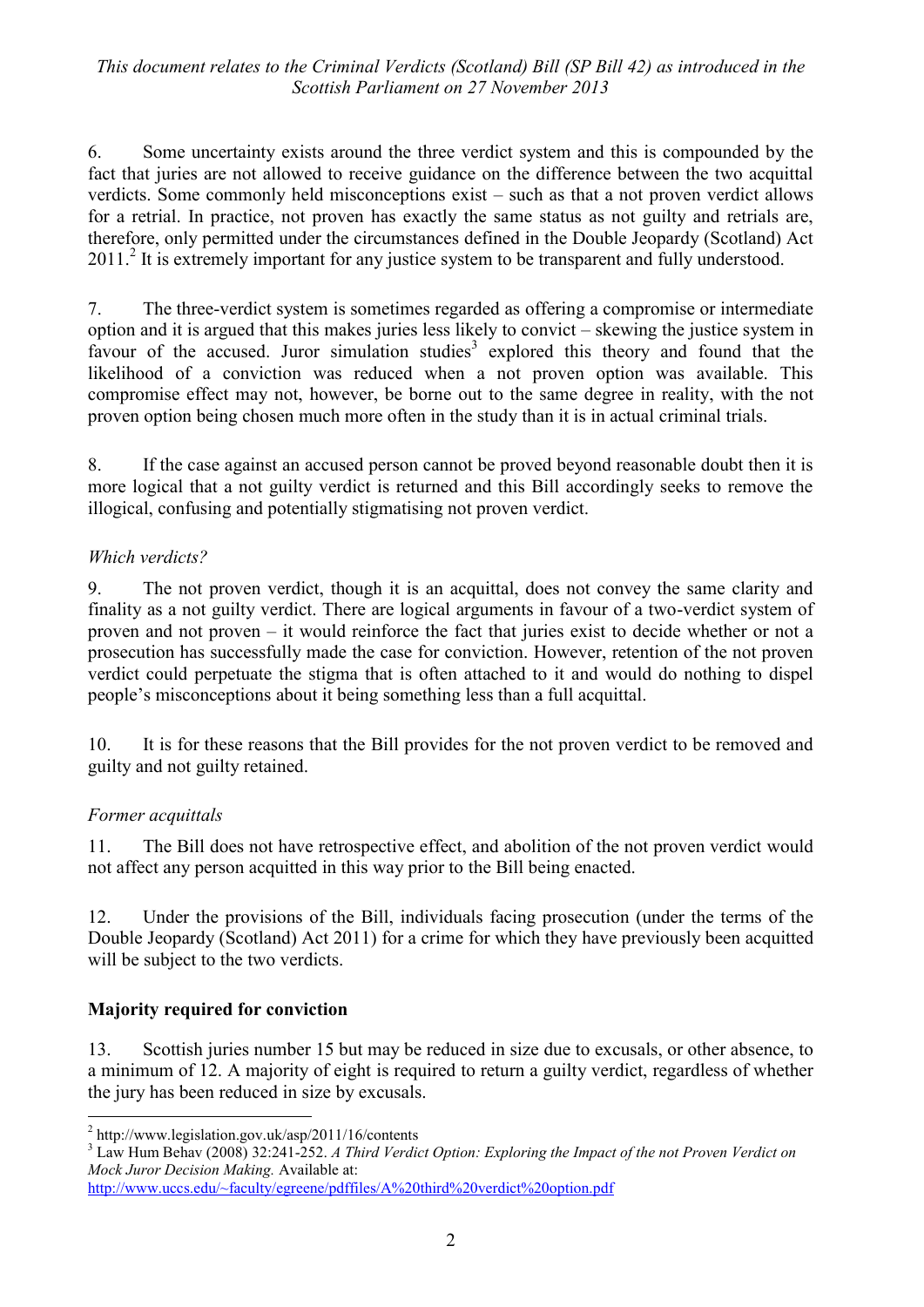14. In contrast, juries in England and Wales are normally required to reach a verdict unanimously although they may, after a period of deliberation, convict by a majority of 10 or 11 (out of 12 jurors). It is argued by many that, in cases where an accused is convicted by a majority as narrow as eight jurors versus seven, it cannot be demonstrated that a case has been proved beyond reasonable doubt.

15. The policy is to retain the jury size of 15, and to leave unchanged the arrangements for excusals but move to a qualified majority of at least two-thirds of the jury being required to convict. The number required to convict will be reduced on a sliding scale if excusals or other absence reduce the size of the jury.

16. It is not the member's intention to legislate on majority for its own sake. Rather, he examined whether the removal of the third verdict created a need to examine the majority required for conviction.

17. Based on the juror simulation studies mentioned above, the removal of an alternative acquittal seems likely to create an increase – perhaps small – in the proportion of trials ending in conviction.

18. If there is any possibility that more guilty verdicts will arise from the removal of the not proven verdict, it is important to ensure that such convictions are safe. In order to address any possible bias against the accused as the result of the loss of not proven, it therefore makes sense to increase the majority required to convict and to take both measures forward at the same time.

## **Legislative context**

#### *Criminal Procedure (Scotland) Act 1995*

19. The 1995 Act, at section 90, sets out the position with regard to jury numbers in the event of death or illness of jurors. A jury of 15 may convict only if eight or more jurors reach that view.

20. Section 90 allows for the size of a jury to be reduced if a juror dies or if the court is satisfied that it is for any reason inappropriate for any juror to continue to serve as a juror. The minimum number to which the jury may be reduced in this way is 12. Where the number of jurors is reduced below 15, the majority required for conviction remains at eight.

21. There is no explicit statutory provision for three verdicts, that system and in particular the availability of the not proven verdict having evolved as a matter of common law. Some very limited, indirect statutory reference is made to the three verdict system – see in particular the reference in section  $90(2)$  of the 1995 Act to "any other verdict" in the context of circumstances where the majority required for a guilty verdict does not exist.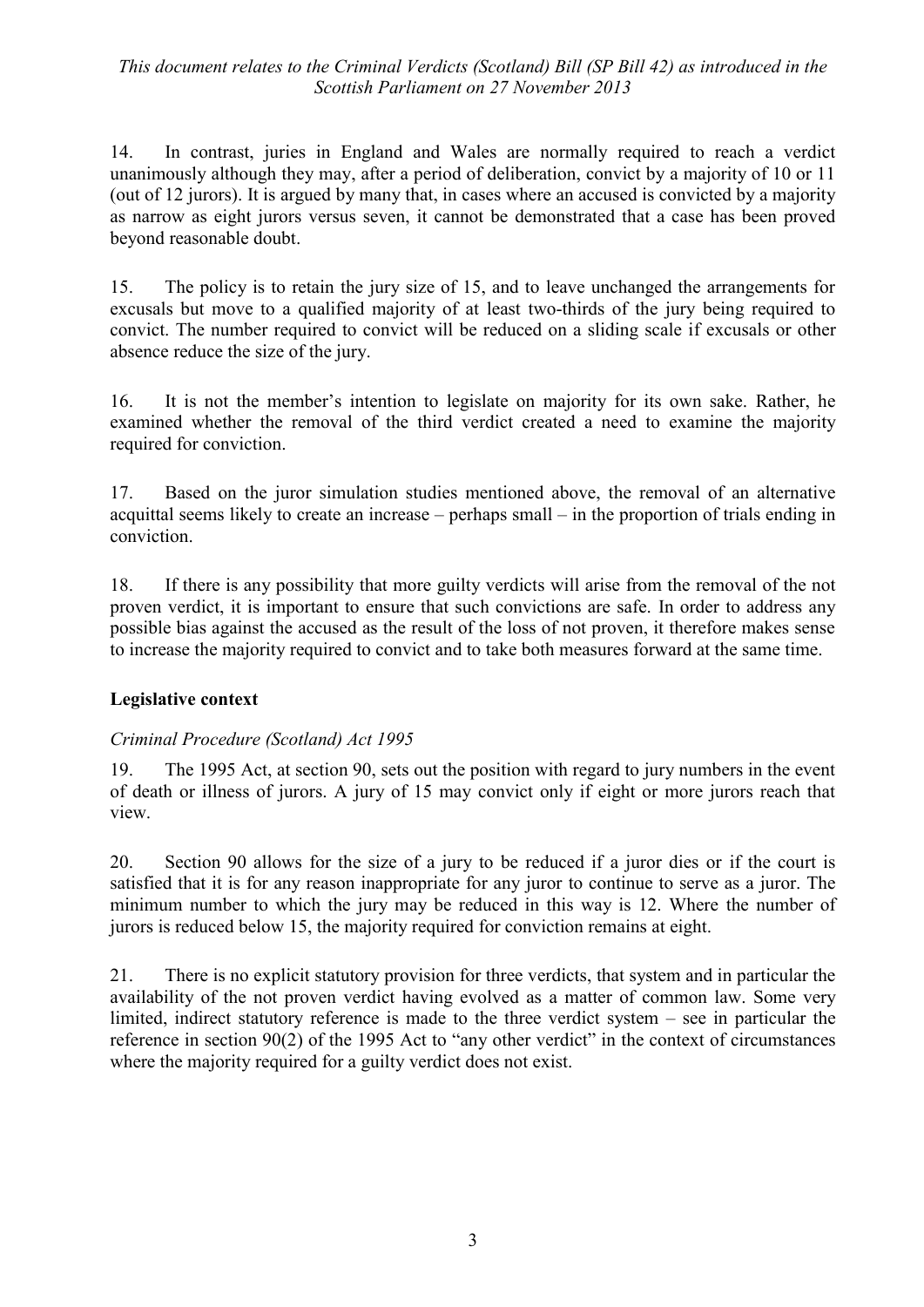#### **Scottish Government's position**

22. In November 2011, Lord Carloway published his review of criminal procedures.<sup>4</sup> This review was triggered by the case of Cadder v. HM Advocate,<sup>5</sup> which found that the practice whereby an accused person could be detained for up to six hours by the police for questioning without access to a solicitor was contrary to the European Convention on Human Rights. Scotland is obliged to comply with the Convention. Carloway was therefore tasked with reviewing the law and practice of questioning suspects in a criminal investigation, examining legal advice prior to and during police questioning. He was also tasked with considering the requirement for corroboration and the suspect's right to silence.

23. The Scottish Government consulted on proposals arising from Lord Carloway's review between 3 July and 5 October 2012. A further consultation seeking views on additional safeguards following the removal of the requirement for corroboration (the "Additional Safeguards" consultation)<sup>6</sup> was launched on 19 December 2012, and ran until 15 March 2013. It is this consultation that has the greatest relevance to this Bill because it sought views on increasing the jury majority required to return a verdict and on whether the not proven verdict should be retained.

24. The analysis of responses to this Additional Safeguards consultation showed that most respondents supported increasing the jury majority required to return a guilty verdict. Whilst the majority of respondents also supported the abolition of the not proven verdict, some expressed concern about the consequences of doing so.

25. Following this consultation, the Scottish Government introduced the Criminal Justice (Scotland) Bill  $(SP \text{ Bill } 35)^7$  on 20 June 2013. That Bill, at section 70, contains provision analogous to section 2 of the Criminal Verdicts (Scotland) Bill, on increasing the majority required to convict.

26. The Government's Bill does not make any provision for the removal of the not proven verdict. At introduction, the Government announced that "now is not the right time to consider any further change in the light of other significant reforms being proposed. However, we have agreed in principle with the Scottish Law Commission that a review of this verdict should be carried out by them in a future work programme".<sup>8</sup>

27. It is thought that the Scottish Law Commission will take approximately two years to complete its review. It appears unlikely therefore that the Scottish Government will legislate on the issue of the third verdict during this Session.

<u>.</u>

<sup>&</sup>lt;sup>4</sup> The Carloway Review. Available at:<http://www.scotland.gov.uk/About/Review/CarlowayReview> <sup>5</sup> Supreme court judgement available at: [http://www.supremecourt.gov.uk/decided-](http://www.supremecourt.gov.uk/decided-cases/docs/UKSC_2010_0022_Judgment.pdf)

[cases/docs/UKSC\\_2010\\_0022\\_Judgment.pdf](http://www.supremecourt.gov.uk/decided-cases/docs/UKSC_2010_0022_Judgment.pdf)<br><sup>6</sup> Scottish Government. Reforming Scots Criminal Law and Practice: Additional Safeguards Following the Removal of the requirement for Corroboration. Available at: <http://www.scotland.gov.uk/Resource/0042/00425488.pdf>

<sup>7</sup> <http://www.scottish.parliament.uk/parliamentarybusiness/Bills/65155.aspx>

<sup>&</sup>lt;sup>8</sup> <http://news.scotland.gov.uk/News/Criminal-Justice-Bill-published-19d.aspx>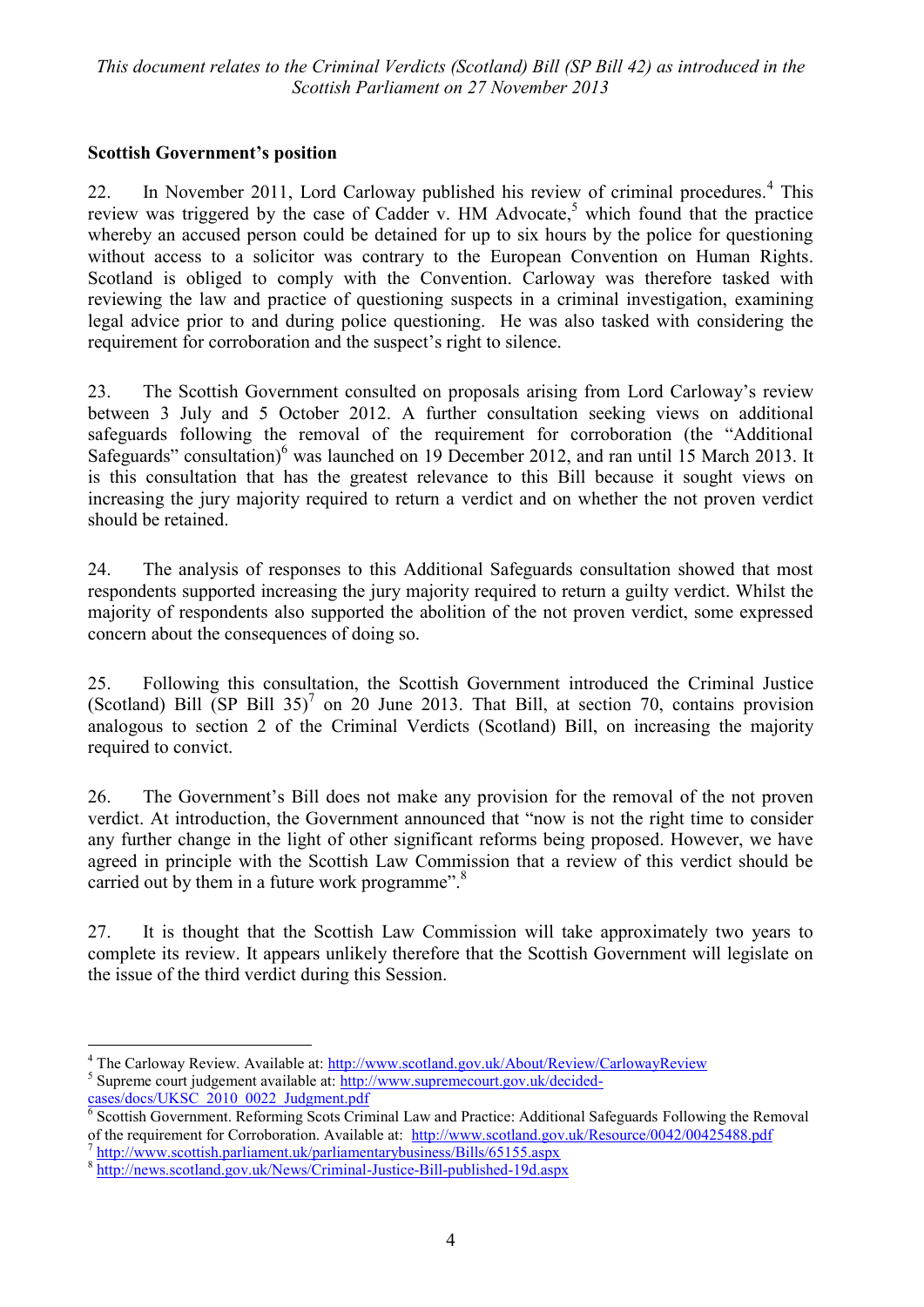## **CONSULTATION**

28. The member first consulted on the removal of a third verdict in Session 2, in 2007.<sup>9</sup> At that time he proposed that the verdicts should be proven and not proven and also gathered views on jury majority. This consultation did not attract a high number of responses, though a majority supported the proposal.

29. The member undertook a fresh consultation<sup>10</sup> between 28 June and 31 October 2012. The proposal was for a Bill "to replace the current system of three verdicts in criminal trials with two, and to increase the majority required for conviction", and this time the consultation document proposed that the remaining two verdicts should be guilty and not guilty. Nineteen responses were received and respondents included representative organisations, academics and individuals.

30. A majority of respondents (13 or 68%) supported the general principle of the proposal and were in favour of a move to a two-verdict system. Five (26%) opposed the proposal while one (5%) expressed no clear view. Of the 10 respondents who expressed a view on what the two remaining verdicts should be, four (40%) preferred guilty and not guilty, two (20%) preferred proven and not proven and two (20%) were content with either of those pairings. Two (20%) felt that guilty and not proven was the best pair.

31. The Scottish Government also consulted on the removal of not proven as part of its consultation on Additional Safeguards.<sup>11</sup> It is important to note that the question was asked in the context of the removal of corroboration. Having said that, the responses repeated what the member had found through his own consultation i.e. that the meaning of the verdict is not explained to the jury, that it is incompatible with the presumption of innocence, that it is confusing to have two acquittal verdicts with the same practical outcome and that an acquitted person has the right to a clear acquittal and should not be tainted with any stigma. The Scottish Government's consultation found an even split between support for guilty/not guilty and proven/not proven.

32. Those supporting the maintenance of not proven argue that it provides a safeguard against wrongful conviction where the prosecuting case has failed to prove the case beyond reasonable doubt.

33. Some support within the member's consultation for removal of a third verdict made a link with the Scottish Government's plans to remove the requirement for corroboration. One submission argued that it "could leave the level of protection available against wrongful conviction in Scotland at a dangerously weak level". Another contended that a majority higher

 9 <http://www.scottish.parliament.uk/parliamentarybusiness/Bills/18155.aspx>

<sup>&</sup>lt;sup>10</sup> <http://www.scottish.parliament.uk/parliamentarybusiness/Bills/52683.aspx>

<sup>&</sup>lt;sup>11</sup> Scottish Government. Reforming Scots Criminal Law and Practice: Additional Safeguards Following the Removal of the requirement for Corroboration. Available at: <http://www.scotland.gov.uk/Resource/0042/00425488.pdf>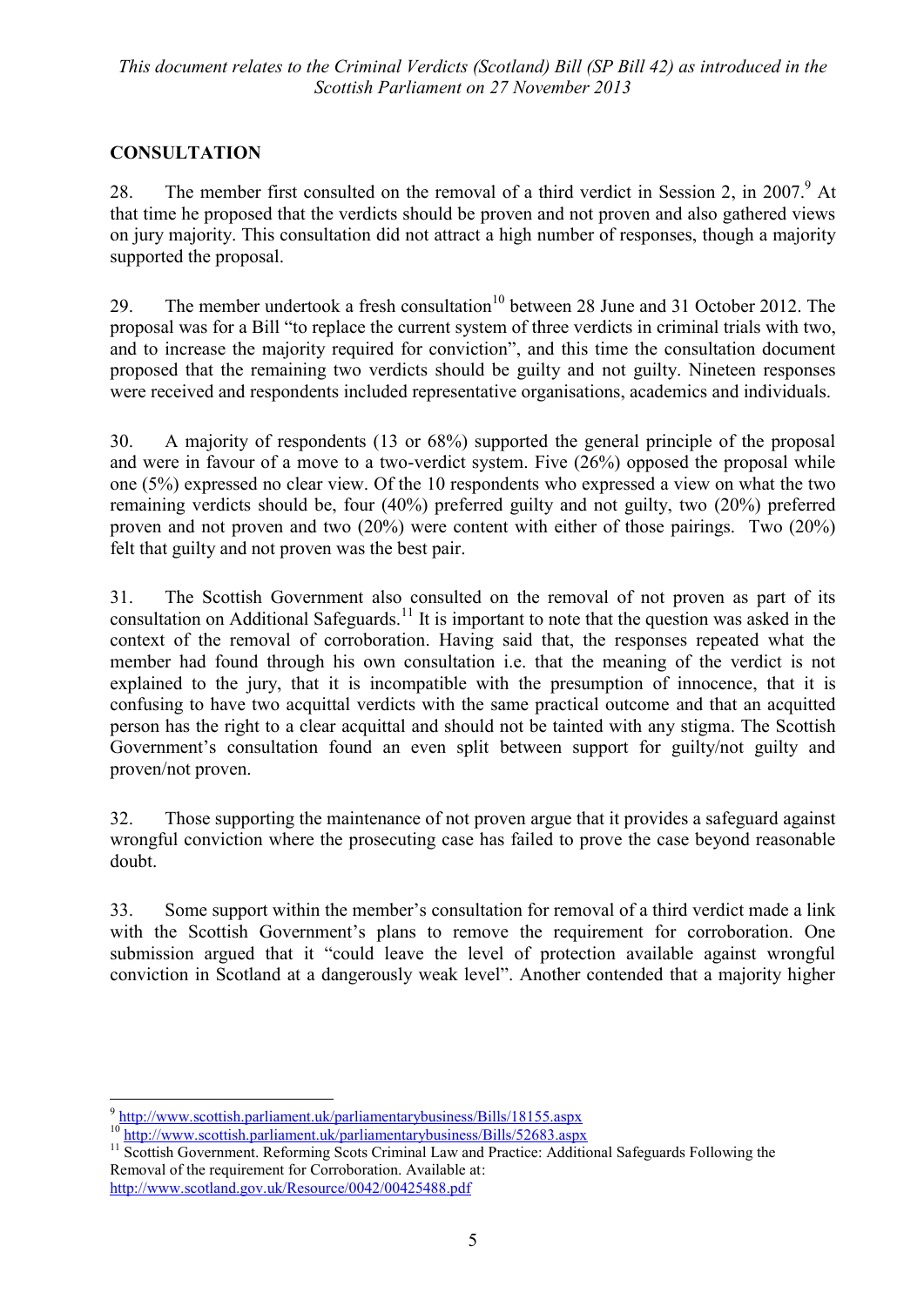than eight was necessary to demonstrate that guilt had been established "beyond reasonable"  $doubt$ <sup>", 12</sup>

34. On the question of whether any change to the number of verdicts should lead to a change in the majority of jury members required to convict, respondents were divided. A clear majority (nine of the 14 who answered this question, or 64%) were in favour of increasing the majority required to convict. Their reasons varied, but were quite often unrelated to the move to a twoverdict system. Five (36%) of those answering disagreed that it was necessary to alter the majority required to convict.

35. The Scottish Government's Additional Safeguards consultation (mentioned above) received a high level of support for moving to a qualified majority (22 of 32 who answered the question). It is important to note that the question was asked in the context of whether it offered a desirable safeguard against wrongful conviction once the requirement for corroboration was removed.

#### **ALTERNATIVE APPROACHES**

#### **Removal of third verdict**

36. Arguments for proven and not proven or yes and no as the two available verdicts were rehearsed in the member's consultation and in its responses. It was argued both of these pairings better reflect the position that juries are placed in  $-$  to decide whether the case against the accused has been proved. However, for the reasons set out above, removing not proven and leaving guilty and not guilty intact is considered to offer the greatest clarity and has the advantages of familiarity and continuity.

37. One of the difficulties with the not proven verdict is that the judge is prohibited, under court rules, from explaining to jurors the difference between it and the other acquittal, not guilty. While removing this rule might remove some of the confusion around the verdict, it would not constitute a satisfactory alternative because it fails to address the objection that not proven is incompatible with the presumption of innocence and that an acquitted person has the right to a clear acquittal and should not be tainted with any stigma. Nor would this approach provide a solution to the existence of an "intermediate" option which can be seen as skewing justice in favour of the accused.

38. There is, therefore, no realistic alternative to removing the third verdict that would satisfactorily address all of the issues set out in this memorandum.

#### **Majority required for conviction**

<u>.</u>

39. The member consulted on the appropriate majority required for returning a guilty verdict. While a majority of those responding supported the idea of increasing the majority required, few ventured a preferred model.

<sup>&</sup>lt;sup>12</sup> Reform of Criminal Verdicts Consultation Summary. Para 36. Available at: <http://www.scottish.parliament.uk/parliamentarybusiness/Bills/52683.aspx>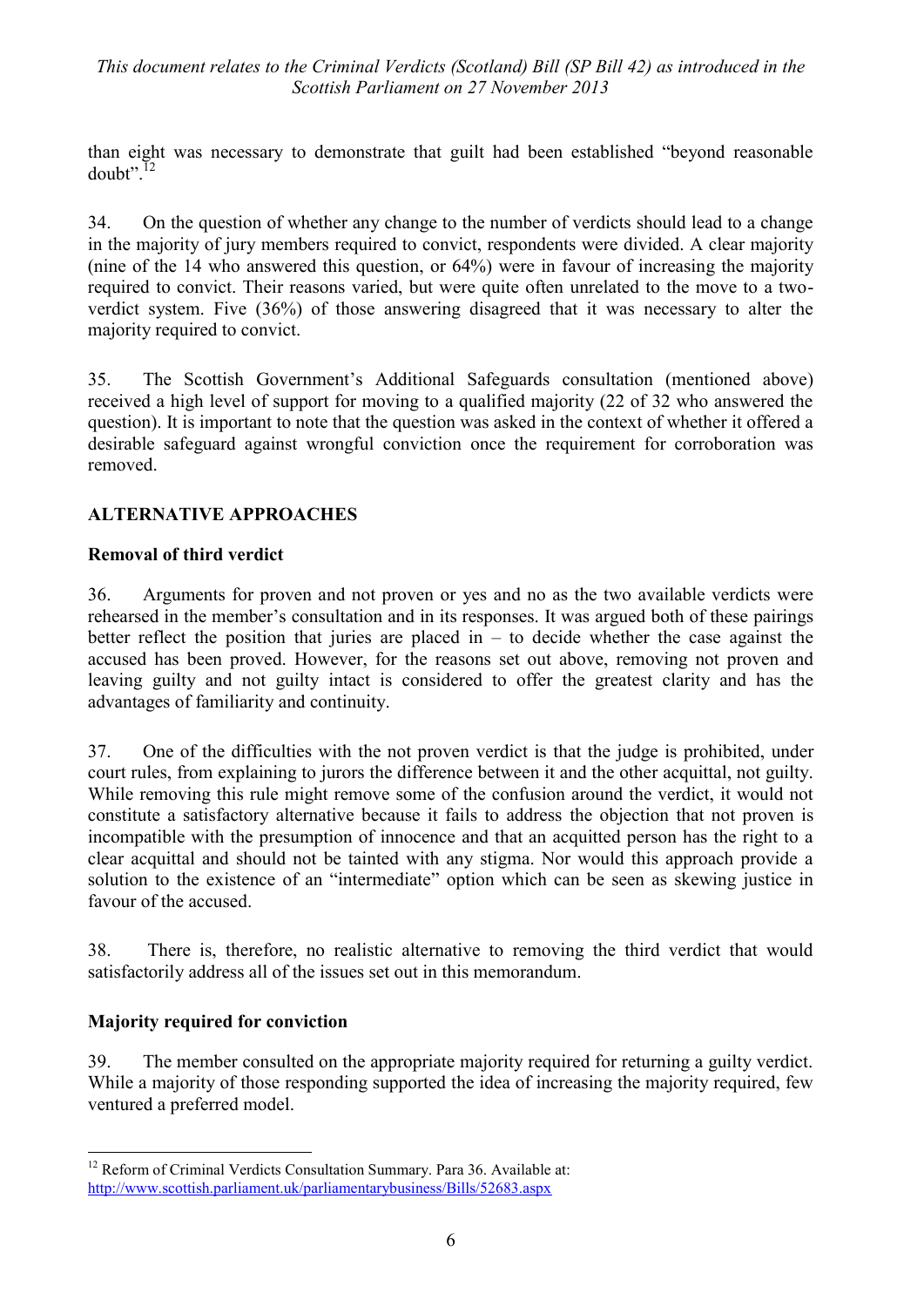40. The member proposed a majority of two-thirds as a starting point for consultation and remains committed to this. The Scottish Government's Criminal Justice Bill<sup>13</sup> proposes the same arrangements.

41. The member considered whether to proceed with a Bill that would remove the third verdict but leave the majority requirement unchanged. As rehearsed earlier in this document, if there is any possibility that a removal of an alternative acquittal (i.e. not proven) could mean that jurors are more likely to opt for a guilty verdict then it seems sensible to ensure that convictions can only be made once a higher threshold is met. For this reason, the member wishes to proceed with the adjustment to majority verdict hand in hand with the move to a two-verdict system.

#### **Is legislation necessary?**

42. The provisions of the Bill are very specific and can only be achieved by adjusting the current legislation governing the majority required to reach a guilty verdict and by legislating to abolish the not proven verdict. As such, there is no alternative route to achieving the same result.

#### **EFFECTS ON EQUAL OPPORTUNITIES, HUMAN RIGHTS, ISLAND COMMUNITIES, LOCAL GOVERNMENT, SUSTAINABLE DEVELOPMENT ETC.**

#### **Equal opportunities**

 $\overline{a}$ 

43. The Bill's provisions are not discriminatory on the basis of race, age, disability, religion and belief, or sexual orientation.

44. The not proven verdict is most commonly used by juries in rape, attempted rape and sexual assault cases. Based on 2011-12 figures of the acquittals for all crimes, 82% were acquitted with not guilty while 18% received not proven but 56% of acquittals for rape or attempted rape were not guilty while 44% were not proven. For sexual assault, 79% of acquittals were not guilty and  $21\%$  were not proven.<sup>14</sup>

45. Victims of rape and sexual offences are more likely to be female. Some rape trials rest on the accused's word against the word of the alleged victim as to whether consent was given and, in the absence of corroborating evidence, lead to acquittal. There is a concern that the removal of the not proven verdict would mean that juries can no longer use this intermediate verdict to "send a message" by acquitting in a way that indicates to the alleged victim that the jurors, although unable opt for guilty beyond reasonable doubt, are not necessarily accepting an accused's story over a victim's. It is argued by some that this could have an impact on a victim's willingness to report such crimes if the incidence of not guilty verdicts increased as a result.

46. On the other hand, an advocacy respondent (that is, a body representing the rights and views of those affected by sexual crimes) to the Scottish Government's consultation on

<sup>&</sup>lt;sup>13</sup> <http://www.scottish.parliament.uk/parliamentarybusiness/Bills/65155.aspx>

<sup>&</sup>lt;sup>14</sup> Scottish Government. Statistical Bulletin, Crime and Justice Series, A National Statistics publication for Scotland, Criminal Proceedings in Scotland, 2011-12. 27 November 2012. Available at: <http://www.scotland.gov.uk/Resource/0043/00434185.pdf>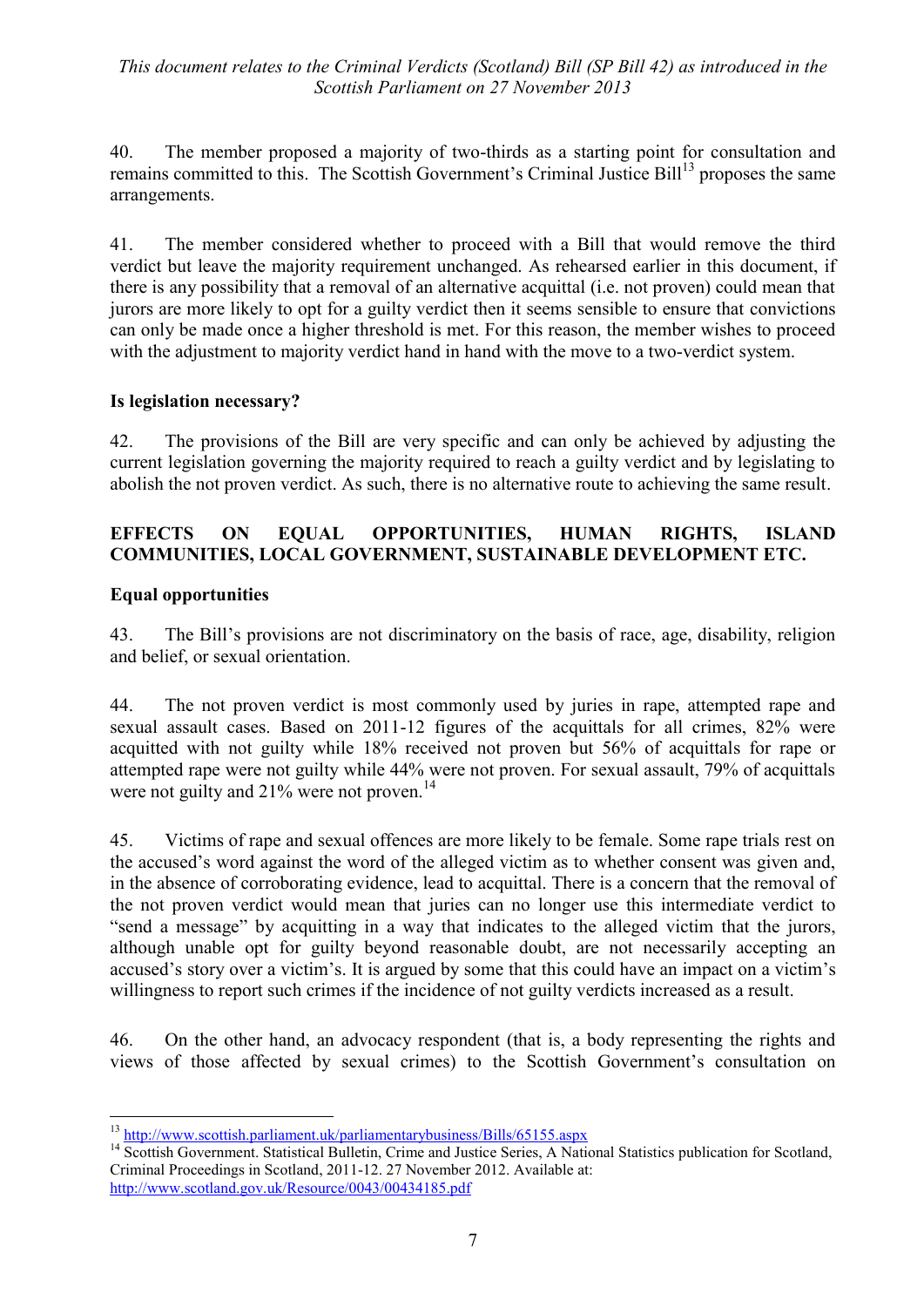additional safeguards said that the not proven verdict "has a devastating effect on victims and their families" as it fails to produce a conclusive result.

47. It is not possible to say with any certainty whether removing the not proven verdict would result in a greater unwillingness to report rape and sexual offences.

48. In any case, it is the member's view that a verdict should never be used to "send a message" to the accused or to an alleged victim.

49. Furthermore, while three verdicts exist, the not guilty verdict will always be seen as a stronger and more conclusive vindication of the accused. A move to a two-verdict system would remove this apparent hierarchy of acquittals and observers might be less likely to associate not guilty with a complete vindication but view it, more accurately and properly, as an indication that the case had not been proved beyond reasonable doubt.

#### **Human rights**

50. The European Convention on Human Rights upholds the presumption that an accused person is to be considered innocent until proven guilty. One respondent to the Scottish Government's consultation on Additional Safeguards<sup>15</sup> further commented that—

―Jurisprudence of the European Court of Human Rights has extended this central protective notion to preclude expressions of suspicion by the courts after acquittal.

―The Not Proven verdict in and of itself is not incompatible with ECHR. However the system must not allow for lingering doubts about the acquitted person's innocence when such a verdict is returned."

51. The recent Cadder judgement<sup>16</sup> demonstrated the potential vulnerability of Scot's law to successful challenge on ECHR grounds. A removal of the not proven verdict would remove the risk of a challenge on the grounds that the presumption of innocence was compromised by such a verdict.

#### **Island communities**

52. The Bill is designed to benefit everyone in Scotland. It does not have specific implications for those living in island communities.

#### **Local government**

53. The Bill could result in new costs on local authorities if it were to result in a greater number of community sentences arising from an increase in guilty verdicts. However, there is no clear evidence that any increase in convictions will result, and even if it did, the increase in those

<sup>&</sup>lt;u>.</u> <sup>15</sup> Scottish Government. Reforming Scots Criminal Law and Practice: Additional Safeguards Following the Removal of the Requirement for Corroboration. Analysis of Consultation Responses. Para 5.8 Available at: <http://www.scotland.gov.uk/Resource/0042/00425488.pdf>

<sup>&</sup>lt;sup>16</sup> [http://www.supremecourt.gov.uk/docs/UKSC\\_2010\\_0022\\_Judgment.pdf](http://www.supremecourt.gov.uk/docs/UKSC_2010_0022_Judgment.pdf)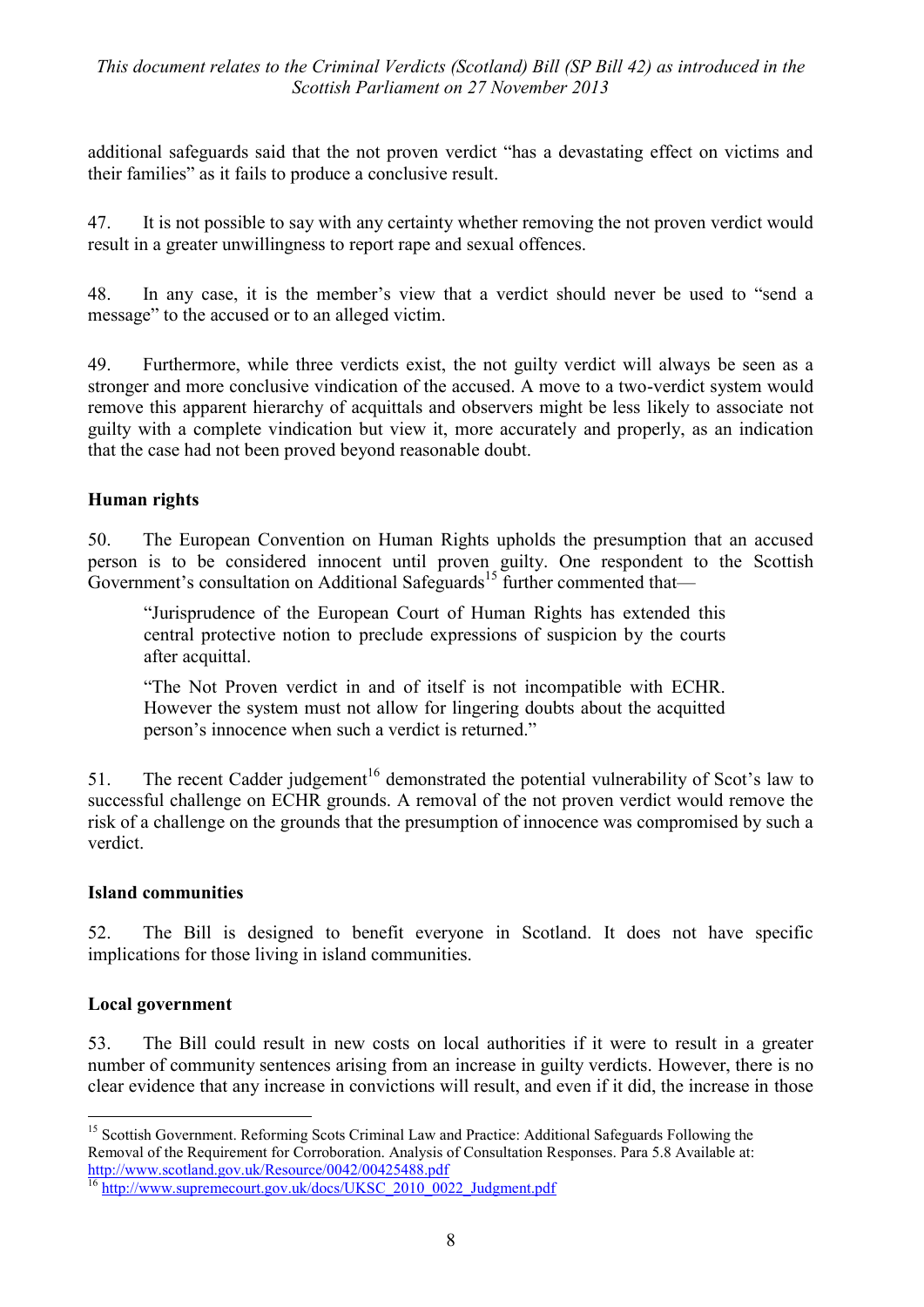convictions that involve a community sentence is likely to be extremely small. It would appear then that the effect of removing this verdict would be a very minimal impact on the staff resource required to supervise and support community sentences.

#### **Sustainable development**

54. The Bill does not have any impact on sustainable development.